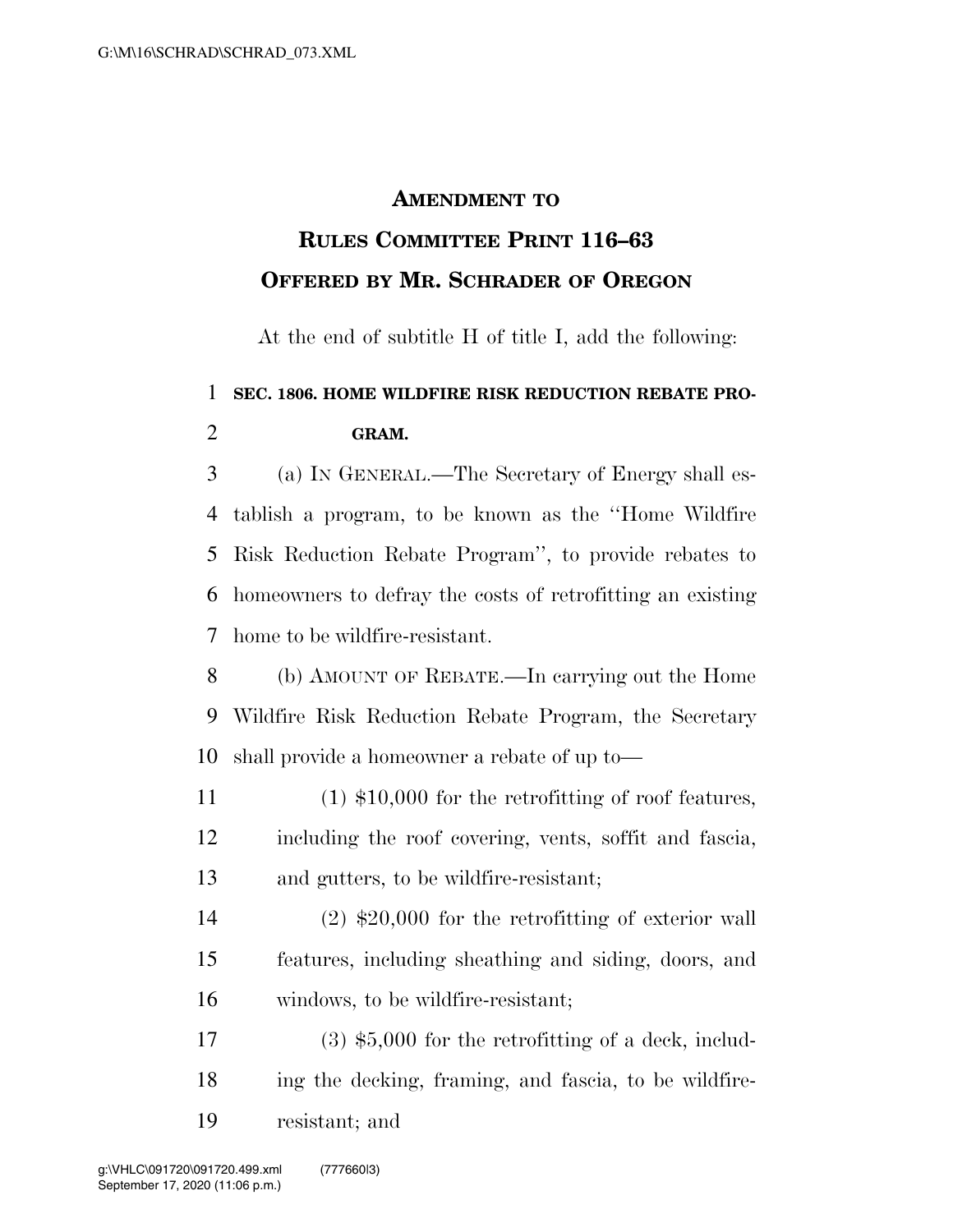(4) \$1,500 for the retrofitting of near-home landscaping, including mulch and landscape fabric in a 5-foot zone immediately around the home and under all attached decks, to be wildfire-resistant.

 (c) INCLUSION.—For purposes of this section, the cost of a retrofit shall include all costs associated with the retrofit, including the purchase and installation of wild-fire-resistant products and components.

 (d) LIMITATION.—The amount of the rebate under this section shall not exceed 50 percent of the cost of the retrofit.

(e) PROCESS.—

 (1) FORMS; REBATE PROCESSING SYSTEM.— Not later than 90 days after the date of enactment of this Act, the Secretary, in consultation with the Secretary of the Treasury, shall—

 (A) develop and make available rebate forms required to receive a rebate under this section;

 (B) establish a Federal rebate processing system which shall serve as a database and in- formation technology system that will allow homeowners to submit required rebate forms; and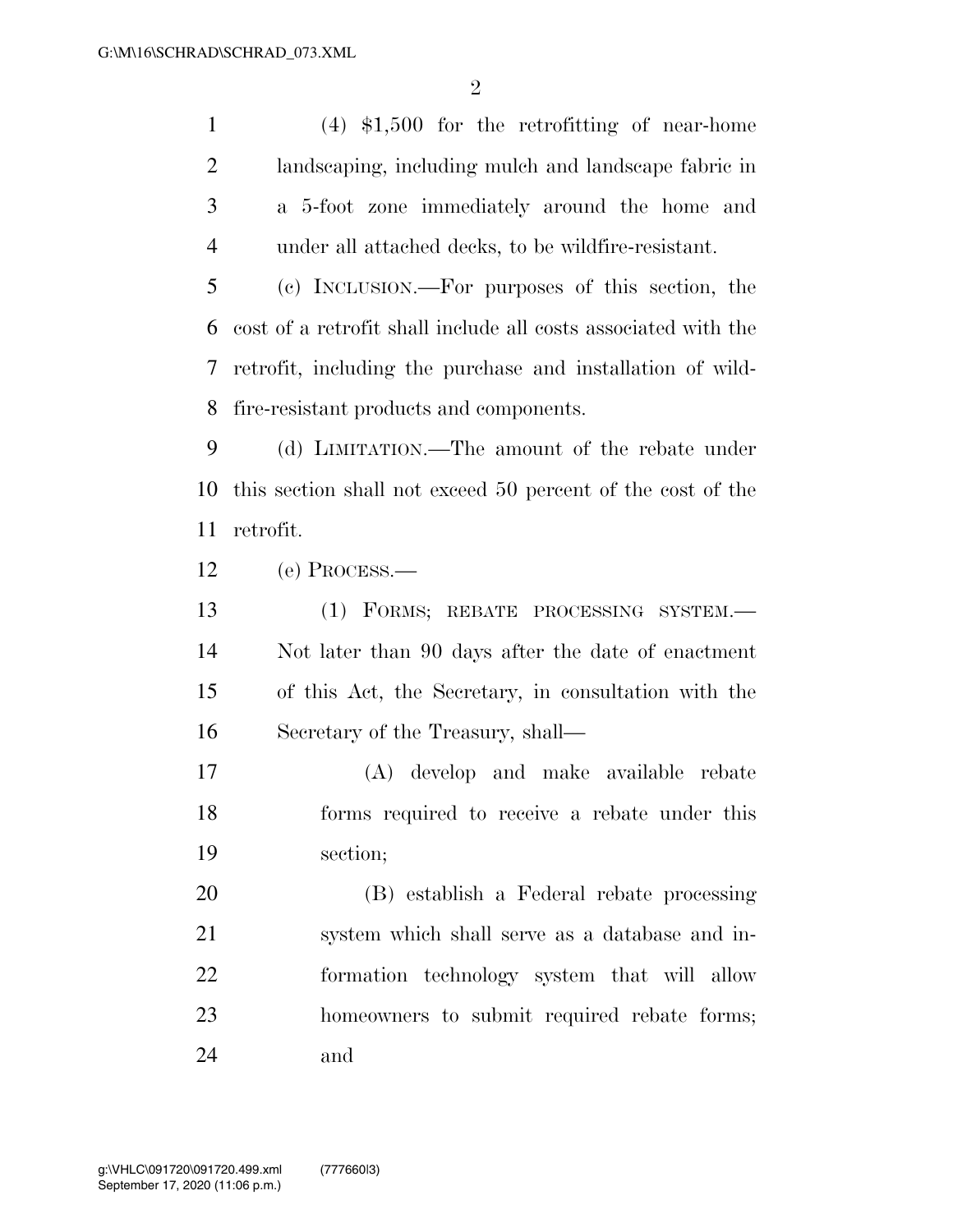(C) establish a website that provides infor- mation on rebates provided under this section, including how to determine whether particular measures qualify for a rebate under this section and how to receive such a rebate.

 (2) SUBMISSION OF FORMS.—In order to re- ceive a rebate under this section, a homeowner shall submit the required rebate forms, and any other in- formation the Secretary determines appropriate, to the Federal rebate processing system established under paragraph (1).

(f) MODERATE-INCOME HOUSEHOLDS.—

 (1) CERTIFICATIONS.—The Secretary shall es- tablish procedures for certifying that the household of a homeowner is moderate-income for purposes of this section.

 (2) LIMITATION FOR MODERATE INCOME HOUSEHOLDS.—Notwithstanding subsection (d), for households of homeowners that are certified pursu- ant to the procedures established under paragraph (1) as moderate-income, the amount of the rebate under this section shall not exceed 80 percent of the cost of the retrofit.

 (3) OUTREACH.—The Secretary shall establish procedures to